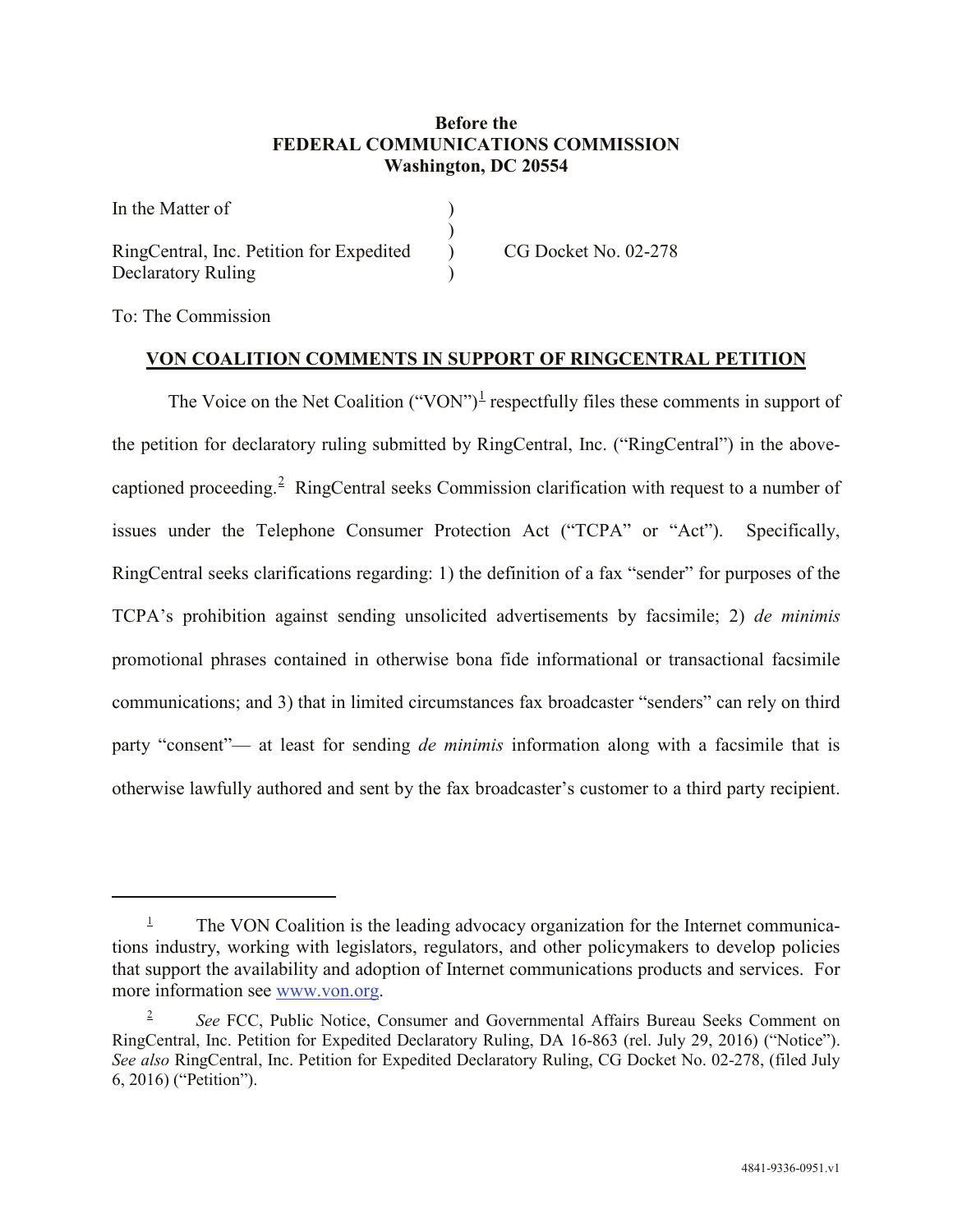The Commission should grant RingCentral's request, and clarify that the TCPA's prohibitions on unsolicited advertising should not be misconstrued to cover legitimate communications.

First, and of primary concern to VON, is the need for Commission clarification of the term "sender" due to inconsistent interpretation of the Commission's rules by various courts. Some courts have gone so far as to impose liability on entities whose names or information are included in unsolicited faxes, even if they had nothing to do with the sending of the facsimile itself, or its contents, such as in *Siding & Insulation Co. v. Alco Vending, Inc.*[3](#page-1-0) These decisions lead to results that conflict with both the text and intent of the TCPA. It strains credulity that the FCC's policies can be interpreted in a way as to impose liability on an entity when a third party, who is not working at their behest or instruction, includes that entity's goods or services in an unsolicited facsimile.

RingCentral correctly points out that Congress intended to impose liability only to those parties that are actually responsible for initiating a telephone call or sending a fax that is otherwise prohibited by the TCPA. The Commission has correctly defined the "sender" of a prohibited fax as "the person or entity *on whose behalf* a facsimile unsolicited advertisement is sent or whose goods or services are advertised or promoted in the unsolicited advertisement," $\frac{4}{3}$  $\frac{4}{3}$  $\frac{4}{3}$  and that common carriers and fax broadcasters are not liable under the TCPA for the transmission of a prohibited fax message.<sup>[5](#page-1-2)</sup> Thus, a "high degree of involvement"<sup>[6](#page-1-3)</sup> should be required in the

 $3 \qquad 2016 \text{ WL } 2620507 \text{ (6th Cir. May 9, 2016).}$ 

 $\frac{4}{1}$  47 C.F.R. § 64.1200(f)(10) (emphasis added).

<span id="page-1-3"></span><span id="page-1-2"></span><span id="page-1-1"></span><span id="page-1-0"></span><sup>5</sup> *Rules and Regulations Implementing the Telephone Consumer Protection Act of 1991*, 10 FCC Red 12391, 12407-08 (1995) ("*1995 TCPA Order*") ("[E]ntity or entities on whose behalf facsimiles are transmitted are ultimately liable for compliance with the rule banning unsolicited facsimile advertisements, and that fax broadcasters are not liable for compliance with this rule."); *Rules and Regulations Implementing the Telephone Consumer Protection Act of 1991*, Report and Order, 7 FCC Rcd 8752, 8780 (1992) ("*1992 TCPA Order*") ("In the absence of a 'high degree of involvement or actual notice of illegal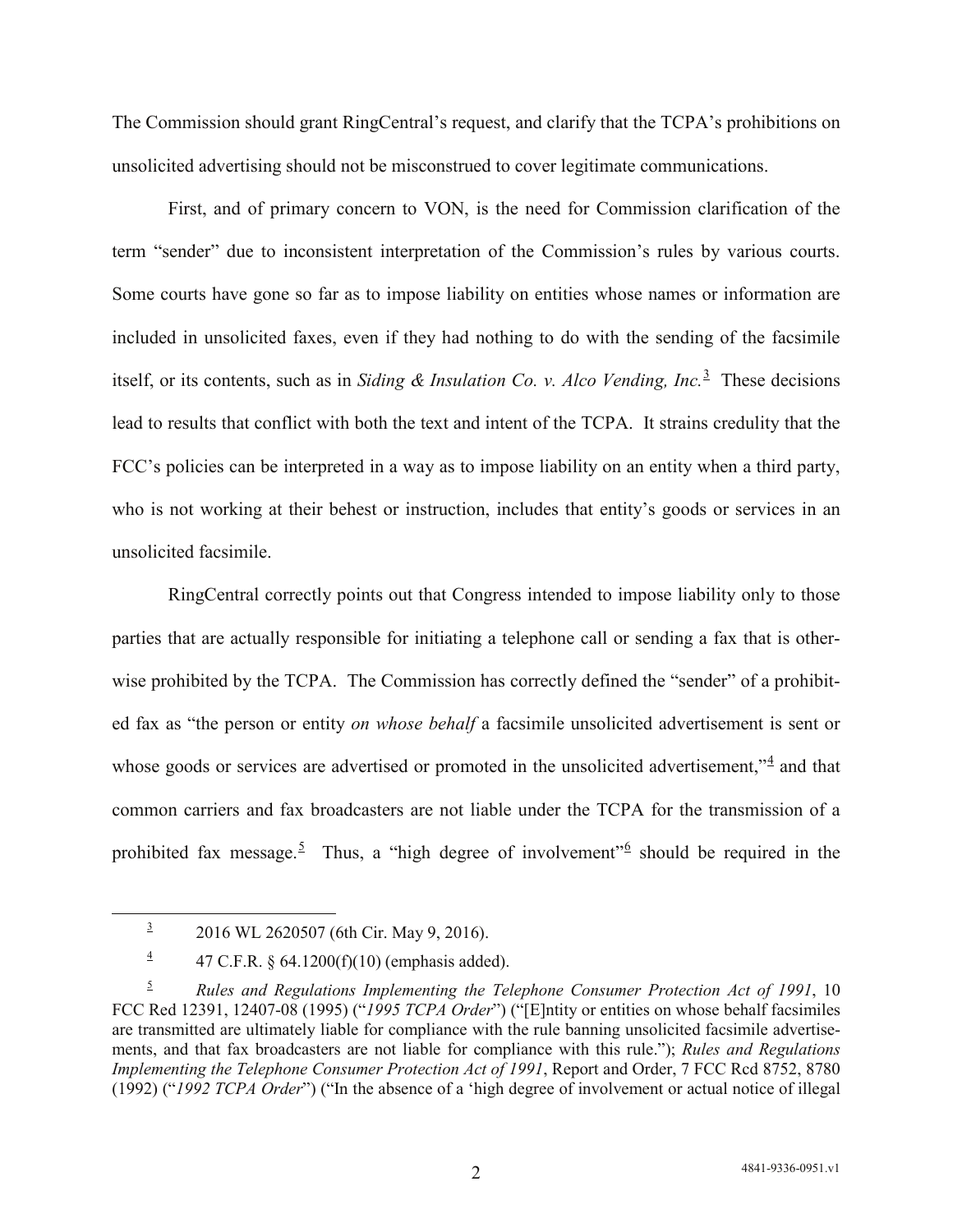sending of an unsolicited facsimile before a party is subject to the TCPA. A mere mention of an entity, its products or services should not be enough to give rise to liability.

Any other interpretation misconstrues the text and intent of the statute, which imposes liability on a person for unlawfully *using a facsimile* machine to send an unsolicited advertise-ment.<sup>[7](#page-2-0)</sup> It requires conduct and action on the part of the defendant. Arguments that seek to impose liability on third parties, when they did not undertake the decision to send a fax, or contribute to its contents, should be dismissed on their face as being inconsistent with the requirements of the Act.

In this case, RingCentral did not direct the sender of the facsimile to send the fax and did not determine its content. Accordingly, RingCentral should not be liable as the "sender" of an unauthorized facsimile. Given the conflicts between prior FCC interpretations and various court decisions, VON asserts that the FCC to make clear its interpretation of the term "sender" and clarify that liability should not attach to those that do not undertake the decision to send a fax.

VON also supports the RingCentral Petition with respect to the requests made for clarification on *de minimis* advertisements. The goal of the TCPA is to prevent senders of advertisements to shift the cost of advertising to fax recipients. Thus, a *de minimis* amount of advertising should not convert an otherwise legitimate communication into an unsolicited advertisement. A company's logo or business slogan should not be enough to warrant liability under the TCPA because it imposes essentially no additional cost on the recipient. Such information is incidental and should be treated as such.

 $\overline{a}$ 

<span id="page-2-0"></span>use and failure to take steps to prevent such transmissions,' common carriers will not be held liable for the transmission of a prohibited facsimile message.").

<sup>6</sup> *1995 TCPA Order* at 12407-8.

<sup>&</sup>lt;sup>2</sup> 47 U.S.C. § 227(b)(1)(C).